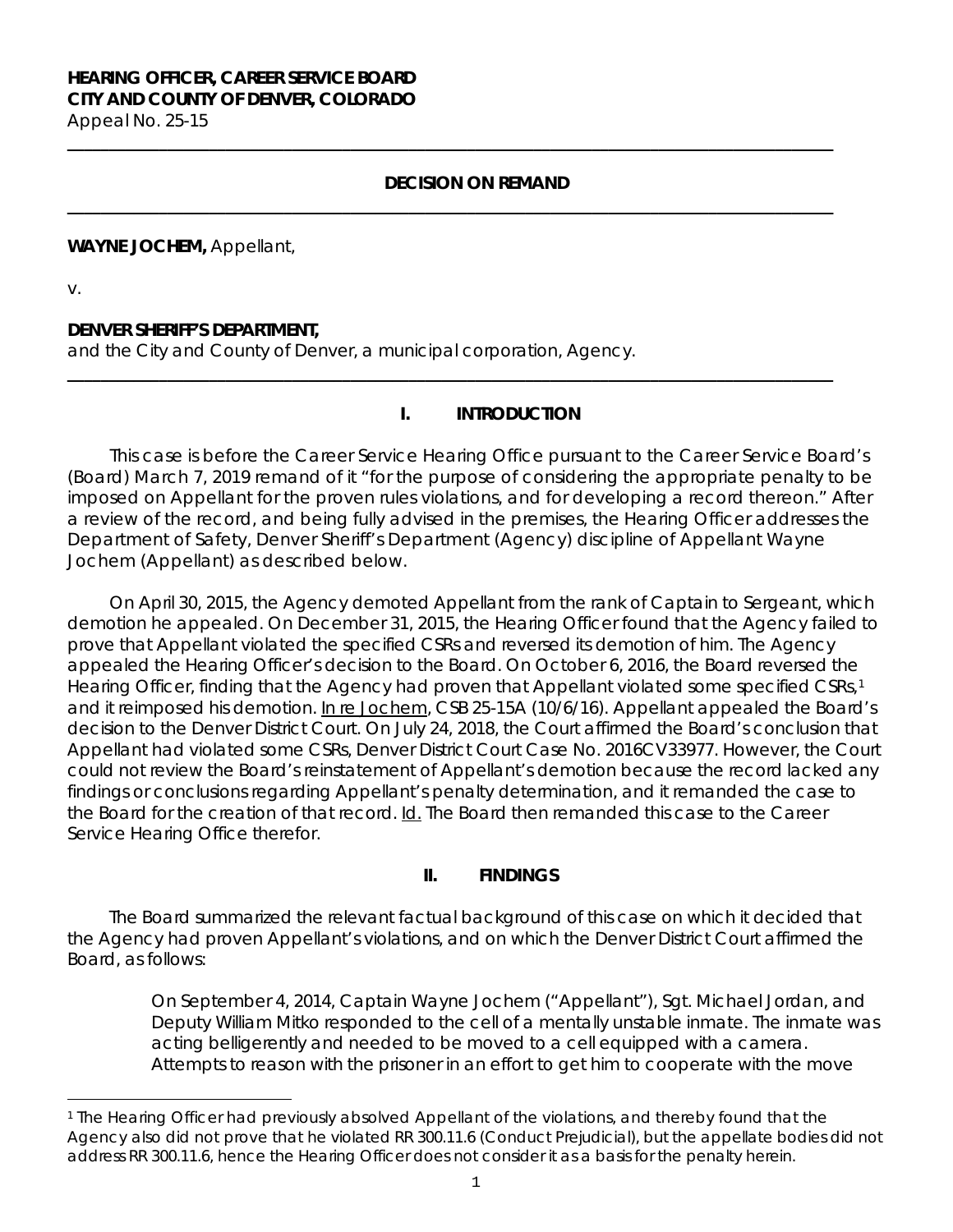were unavailing. The inmate seemed unaware of his surroundings, and every attempt at conversation was responded to by the inmate with the demand, "give me a cigarette." Appellant responded to the inmate's demand for a cigarette by telling him that cigarettes and lighters are contraband.<sup>2</sup>

Because it appeared that force might be required to move the inmate, Appellant assembled a cell extraction team. As required by protocol, Appellant contacted his supervisor, Major Anthony Gettler, to obtain permission for the cell extraction.

Upon receiving Appellant's call, Major Gettler met with the group of deputies, which now included Sgt. Joshua Franks. Major Gettler also tried to communicate with the uncooperative prisoner. The prisoner's response remained constant – "give me a cigarette." Eventually, Major Gettler decided that if they could get the prisoner to move with a cigarette, they should get a cigarette – in an effort to avoid having to use force against the prisoner during the cell transfer[.3](#page-1-1)

Major Gettler obtained a cigarette. The prisoner's re-location, however, had been delayed to give medical staff the opportunity to administer medications the prisoner had previously refused that morning. Major Gettler then returned to his office and put the cigarette in a desk drawer.

Shortly thereafter, Appellant came to Major Gettler's office to inform him that they were now ready to move the prisoner. Major Gettler gave Appellant the cigarette. Appellant then proceeded to the prisoner's cell. By the time Appellant arrived at the cell, however, the prisoner had turned cooperative. He had taken his medication and he had permitted himself to be handcuffed. In addition, the prisoner was then escorted to his cell, without incident – without the need for the use of force at all, and without the use of the cigarette in any fashion.

Once in the new cell, the prisoner again became combative. He pushed against some deputies and tried – unsuccessfully – to get out of the cell. The prisoner seemed anxious, wide-eyed and confused. Eventually, Appellant ordered the deputies to remove the handcuffs from the prisoner and had them exit the cell.

Present on the scene during the transfer was Deputy Michael Nester. Nester, who was certified and experienced in crisis intervention skills, had taken control of the prisoner during the cell transfer and was now attempting to calm the prisoner from behind the closed cell door. During his attempted conversation with the prisoner, Nester heard Appellant say that if he (the prisoner) cooperated with Nester, he would get a cigarette.

Eventually, the prisoner cooperated with a nurse performing a medical check and the prisoner then asked for his cigarette. Appellant responded by telling the prisoner that he had done what they (deputies) wanted him to do; so he rolled the cigarette under the cell door. The prisoner then kicked the cigarette back out the door. Appellant picked up the

<span id="page-1-0"></span><sup>÷,</sup> <sup>2</sup> Hearing Officer's findings of fact at page 2, top paragraph of her decision.

<span id="page-1-1"></span><sup>&</sup>lt;sup>3</sup> All of the participants in the discussion recall hearing Major Gettler saying different things about the acquisition and/or use of a cigarette. (Hearing Officer Decision, p.2.) Major Gettler himself could not remember what he said precisely, but recalls he may have made one of four possible statements. Of the four possible statements Major Gettler admitted he may have made, none of them mentioned actually giving the cigarette to the inmate. (Hearing Officer Decision, p.8.)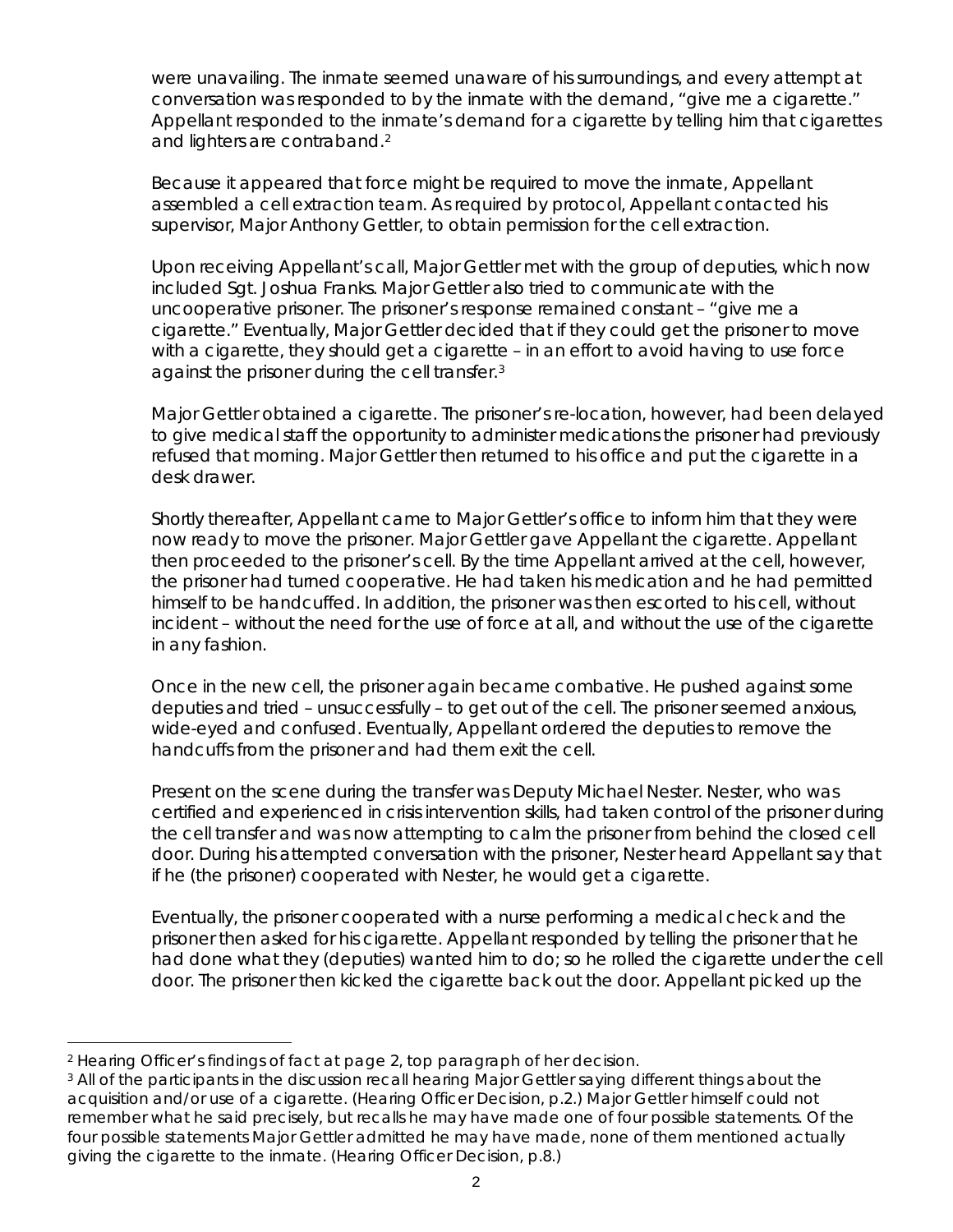cigarette, gave it to Deputy Nester, and instructed him to give the cigarette back to the prisoner. Deputy Nester did [as] he was instructed. This time, the prisoner kept the cigarette.

Sometime thereafter, Sgt. Jordan passed by the prisoner's cell and noticed that he had a cigarette. Sgt. Jordan instructed Deputy Mitko to retrieve the cigarette. Deputy Mitko told the prisoner he would get him a lighter for the cigarette if he would return the cigarette. The prisoner rolled the cigarette out the door to [D]eputy Mitko.

Word got out among the prison population that one of their own had been given a cigarette. As a result, inmates started asking Deputy Mitko for cigarettes. Inmates also started asking Sgt. Jordan whether if they acted up, they too, would be rewarded with beer.

Afterwards, Sgts. Jordan and Franks were discussing the incident. They decided to speak to Appellant as to why a cigarette was used to handle an inmate and to express their objections. Appellant reviewed the situation with them and further commented that "rank has its privileges" and that sometimes, one needs to bend the rules.<sup>[4](#page-2-0)</sup>

The entire matter was eventually investigated by Internal Affairs within the Sheriff Department. The Agency determined that Appellant had violated several Departmental rules and Career Service Rules. He was issued a demotion – from the rank of Captain to Sergeant.<sup>[5](#page-2-1)</sup>

In re Jochem, *supra*, pp. 1-3.

#### Disciplinary Decision

Civilian Review Administrator Shannon Elwell (CRA Elwell) made the Agency's disciplinary decision to demote Appellant one rank based on two premises. First, she found that, by furnishing an inmate with a cigarette, Appellant violated several rules; and next, by ordering Deputy Nester to give the inmate the cigarette, Appellant failed to properly supervise him.

CRA Elwell determined that Appellant violated DO 7710.1I (Smoking and Tobacco Policy) by failing to ensure that cigarettes are kept in places inaccessible to inmates, and violated RR-400.12 (Prohibited Transactions with Prisoners) because he did not receive express permission to give the cigarette to the inmate. CRA Elwell also found that Appellant violated RR-1100.8 (Failure to Supervise) because he demonstrated poor judgment, failed to lead by example, and exposed his subordinates to the risk of discipline by directing them to violate policy. Through these violations, Appellant violated 300.19.1 (Disobedience of Rule), through which he in turn violated CSR 16-60 A. (Neglect of duty) and L. (Failure to observe).

As found by the Board, and affirmed by the Denver District Court, Appellant committed Rules violations by giving the inmate the cigarette, and by instructing Deputy Nester to do so again after the inmate rejected it the first time. He violated D.O. 7701.1I, under which he had the responsibility to "ensure that all tobacco products … are kept in places not available to inmates." He also violated RR 400.12 by the same conduct, under which he had the responsibility to "not give or loan to a prisoner any unauthorized item … without express permission from a supervisor." Similarly, Appellant violated RR 1100.8, under which he was required to "fulfill all obligations, duties and responsibilities of [his] rank."

<span id="page-2-0"></span>i<br>I <sup>4</sup> Hearing Officer Decision, top of page 4.

<span id="page-2-1"></span><sup>&</sup>lt;sup>5</sup> This is a demotion of one rank. There is no intermediate rank of Lieutenant within the Sheriff Department.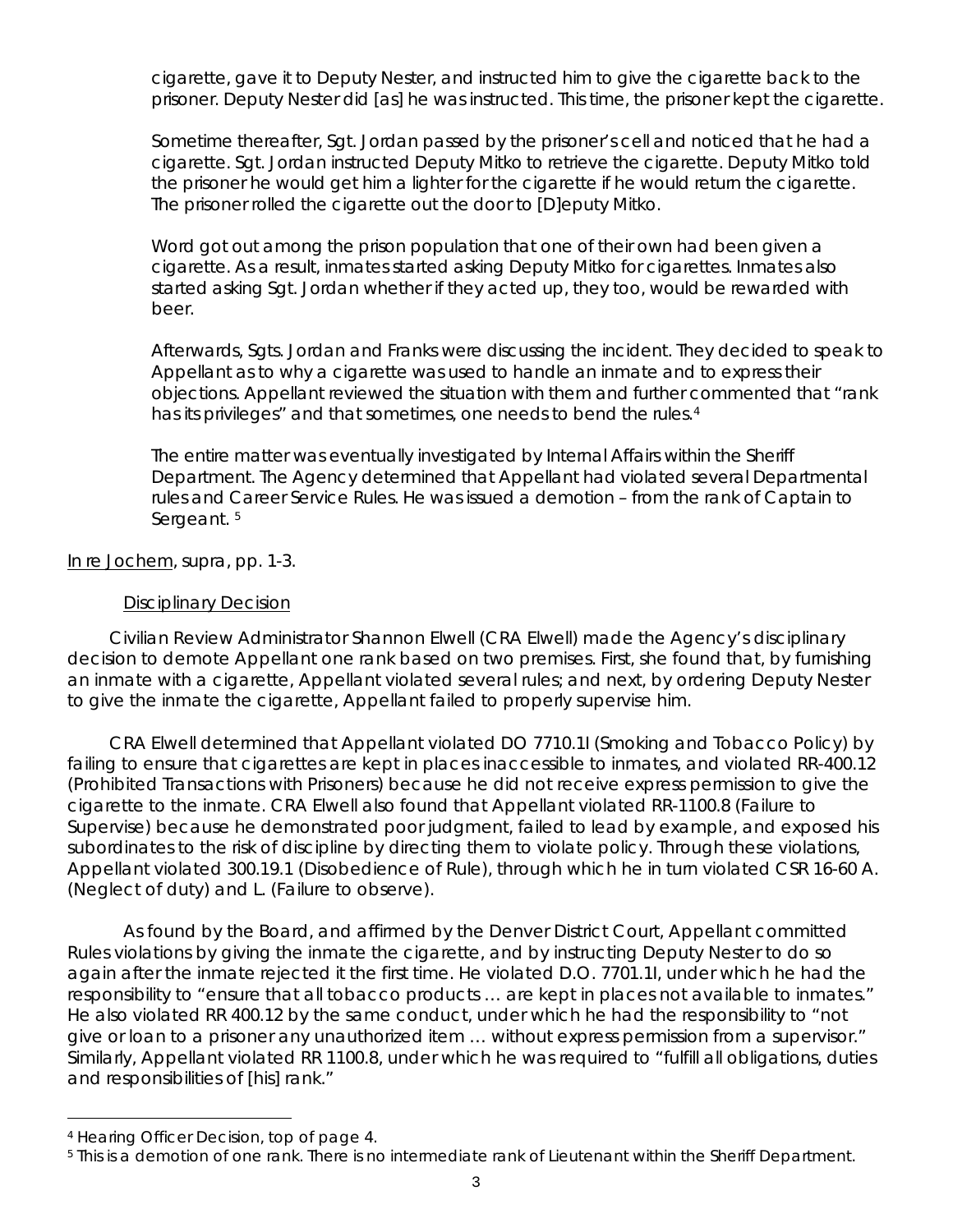### Level of Penalty

Under the Agency 's Discipline Handbook (Handbook), Appellant's violations RR-300.19.1, RR-400.12 and RR-1100.8 may be assigned any Conduct Category from A to F, depending on the nature of the misconduct and level of impact or harm caused by it. In the April 30, 2015 Notice of Discipline (Ex. 1) CRA Elwell assigned his violations a Conduct Category E, defined as:

> Conduct that involves the serious abuse or misuse of authority, unethical behavior, or an act that results in an actual serious and adverse impact on deputy sheriff, employee or public safety, or to the professionalism of the Department.

CRA Elwell concluded from the record, and as it is summarized above, that Appellant caused actual serious harm to the department because inmates and deputies "were surprised and upset to observe and/or learn of the cigarette being used as both a coaxing mechanism [and] "security blanket" for an uncooperative inmate. She found that his failure to use sanctioned methods to achieve his objective negatively impacted the professional image of the department. She also considered his statement to his subordinate sergeants that "rank has its privileges" to be unethical and a serious misuse of authority which showed he was unfit to be a Captain. (Ex. 1-20). A Conduct Category E first violation has the penalty suspension categories: presumptive - 30 days, mitigated - 18-22 days, and aggravated - 38-42 days.

CRA Elwell next considered the mitigating and aggravating factors. As mitigation, she considered that Appellant had (1) committed misconduct while trying to avoid force, (2) no bad intentions, (3) received many commendations during his career (albeit she deemed some were superficial), (4) caused minimal consequences with his misconduct, (5) a lengthy, positive career, and (6) minimal prior disciplinary history relative to his years of service. As aggravation, she considered (1) Appellant's supervisory rank of captain, (2) the actual and demonstrable prejudice to the Agency, and (3) his failure to take responsibility for his misconduct.

However, after this analysis, CRA Elwell determined that special circumstances connected to Appellant's misconduct warranted discipline beyond the Matrix's Conduct Category E's aggravated penalty, to a demotion to sergeant pursuant to its Handbook Section 25.5 (Involuntary Demotion with a Reduction in Pay.)<sup>[6](#page-3-0)</sup> Handbook Section 25.5.1 states:

> Involuntary demotion with a reduction in pay of a deputy sheriff may occur if, after considering all of the facts and circumstances surrounding an incident, it is determined that a deputy sheriff lacks the ability, willingness or worthiness to perform in the current rank. Involuntary demotion with a reduction in pay reflects the determination that a deputy sheriff has demonstrated by his/her misconduct that he/she is unfit to fulfill the responsibilities and duties required for his/her current position at the specific rank.

CRA Elwell applied the following Handbook Sections to her analysis:

25.4.4.1 Commission of a series of acts which constitute a course of conduct characterized by a continued inability or unwillingness on the part of the deputy sheriff to conform to expected standards of conduct; 25.4.4.3 Commission of an act or acts which call into serious question the deputy sheriff's trustworthiness and/or integrity so as to interfere with the continued

<span id="page-3-0"></span>i<br>I <sup>6</sup> This version of the Handbook was effective then, as of November 12, 2013.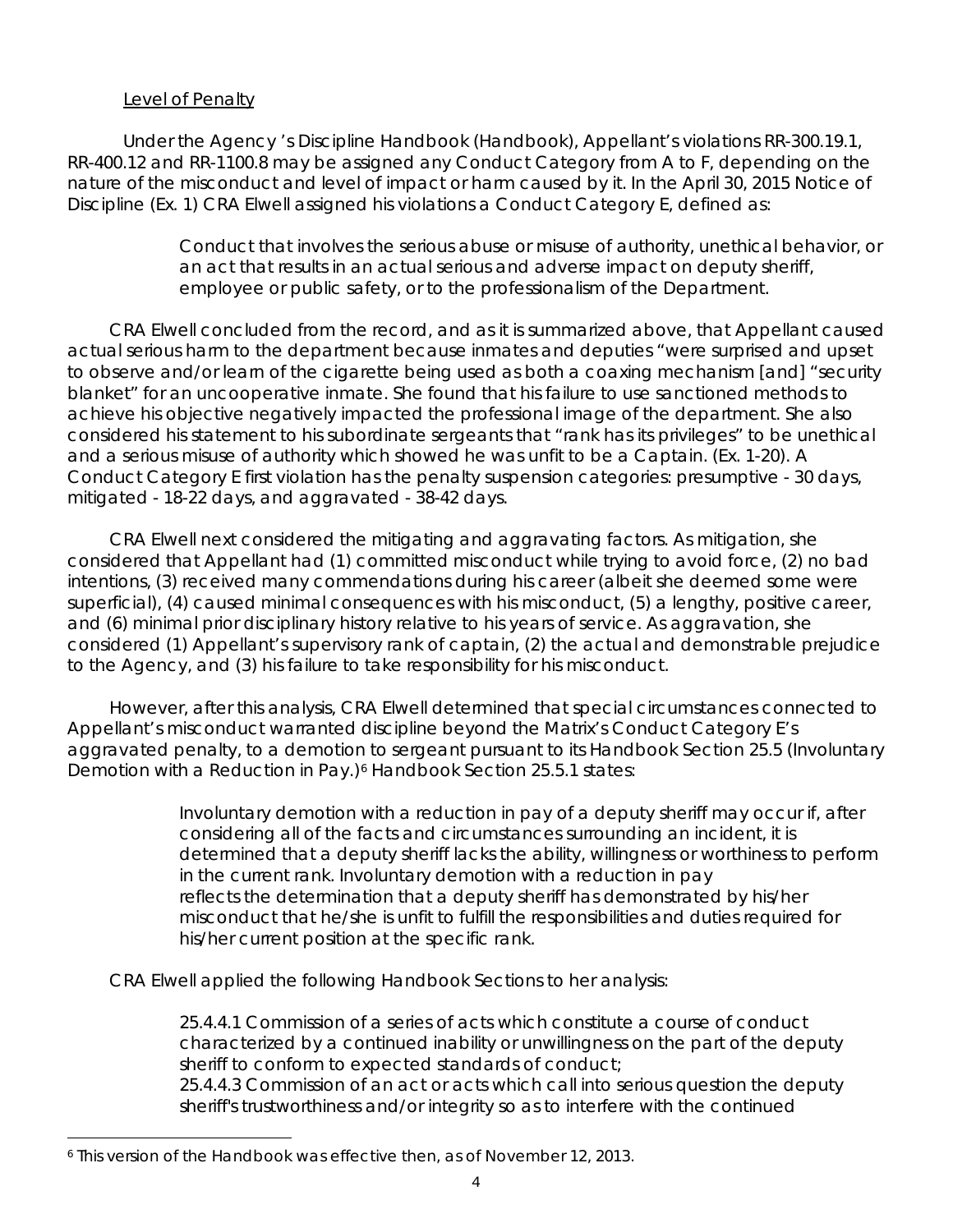performance of his or her assigned duties and responsibilities, or which demonstrate a serious lack of the ethics, character or judgment necessary to hold the position of deputy sheriff;

As support for 25.4.4.1, CRA Elwell joined Appellant's misconduct herein (giving the inmate a cigarette, instructing Deputy Nester to return the cigarette to the inmate, claiming that rank has privileges, and refusing to accept responsibility for his misconduct) to his 2013 discipline, for violations of RR-200.7.1 (Release of Confidential Information) and RR-200.13 (Disobeying a Lawful Order), for releasing information about a traffic accident to hospital security services. She concluded therefrom that he demonstrated an inability or unwillingness to conform to the standards of conduct expected of high-level command. As support for 25.4.4.3, CRA Elwell cited Appellant's poor judgment in giving the inmate a cigarette, directing a deputy to return the cigarette to the inmate, and disregarding his subordinates' concerns over his actions. She concluded therefrom that he lacked the ability, judgment, and character to be a captain.

### **III. ANALYSIS**

### **A. Jurisdiction and Review**

Jurisdiction is proper under CSR 19-10 A.1.b.,[7](#page-4-0) as the direct appeal of a suspension. The Hearing Officer is required to conduct a de novo review, meaning to consider all the evidence as though no previous action had been taken. Turner v. Rossmiller, 532 P.2d 751 (Colo.App. 1975).

# **B. Burden and Standard of Proof**

The Agency retains the burden of persuasion, throughout the case, to prove that its demotion of Appellant complied with CSR 16-20. The standard by which the Agency must prove its claims is by a preponderance of the evidence.

### **C. Authority**

### **CSR 16-6[08](#page-4-1) Discipline and Dismissal** states in relevant part:

The following may be cause for the discipline or dismissal of a Career Service employee:

A. Neglect of duty; …

L. Failure to observe written departmental or agency regulations, policies or rules;

# **As it pertains to**:[9](#page-4-2)

### **300.19.1 Disobedience of Rule**:

Deputy Sheriffs and employees shall not violate any lawful Departmental rule (including CSA rules), duty, procedure, policy, directive, instruction, order (including Mayor's Executive Orders), or Operations Manual section.

<span id="page-4-0"></span><sup>÷,</sup> <sup>7</sup> This version of Rule 19 governed the procedure at the time of Appellant's hearing.

<span id="page-4-1"></span><sup>8</sup> This version of Rule 16 was in effect at the time of Appellant's misconduct.

<span id="page-4-2"></span><sup>9</sup> These versions of Agency Rules and Regulations were in effect at the time of Appellant's misconduct.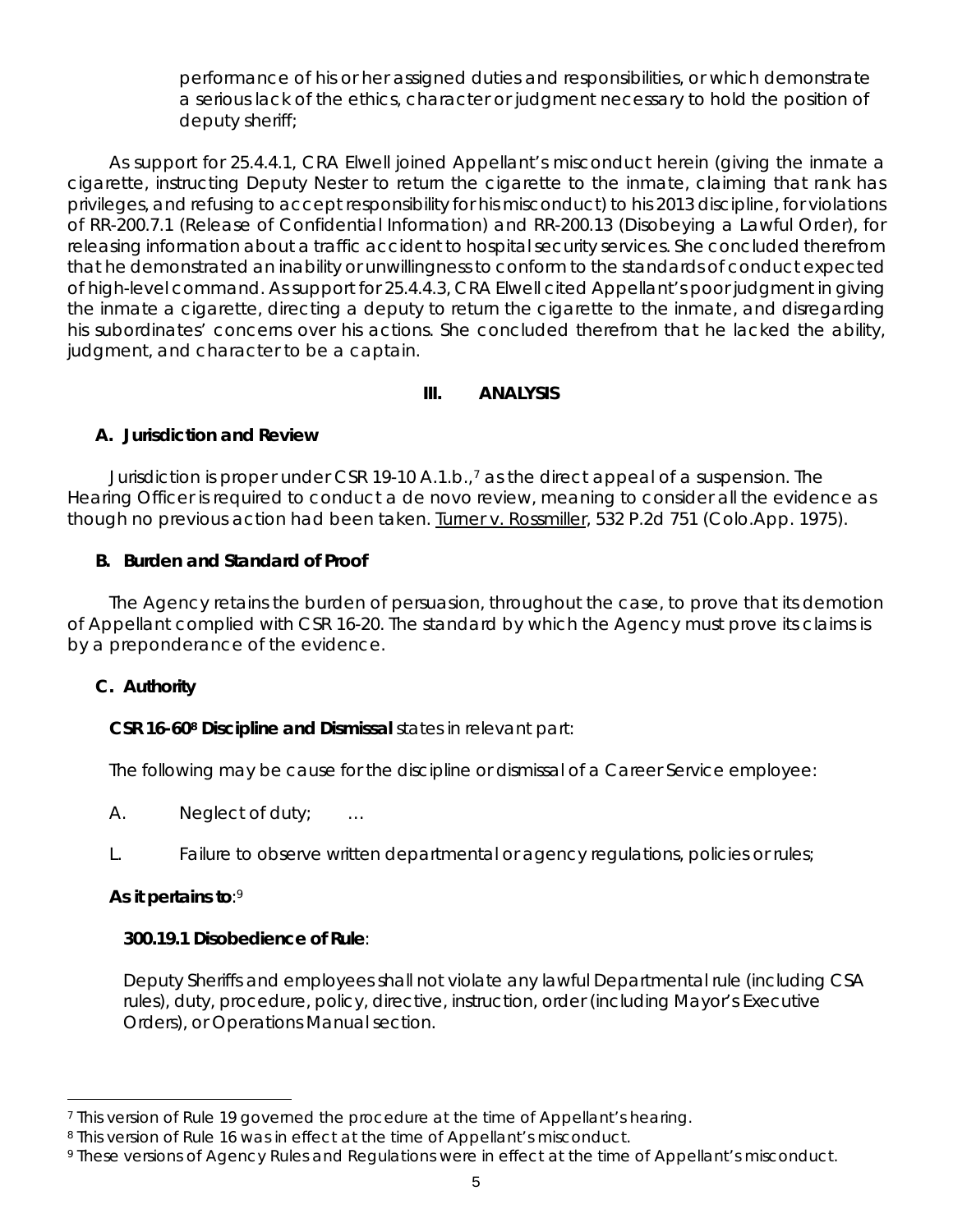### **400.12 Prohibited Transactions with Prisoners**

Deputy sheriffs and employees shall not give or loan to a prisoner any unauthorized item nor borrow from an inmate any article, money, or item without express permission from a supervisor.

# **7710.1I Smoking and Tobacco Policy**

#### **5. Guidelines**: …

…

**B.** In accordance with the *Mayor's Executive Order 99* and *Municipal Code Article IX 24 301-317*, the Denver Sheriff Department is declaring the Denver County Jail, Downtown Detention Center, the Training Academy and the Vehicle Impound Facility as "NO SMOKING" buildings. ...

1. **Downtown Detention Center (DDC)**: At no time will smoking or the use of tobacco products be permitted in any working area, inmate living area, the parking garage, any interior area or on the outside grounds, except as designated by the Director of Corrections, Manager of Safety or designees.

# **6. Accountability**:

It is the responsibility of all employees to ensure that all tobacco products and smoking paraphernalia are kept in places not available to inmates, and to be familiar with and adhere to the meaning and intent of this order. Failure to comply with this order shall be grounds for disciplinary and legal action.

# **7. Responsibility**:

- …
- **B.** All supervisors will ensure that the provisions of this policy are being followed.
- **8. Staff:** All officers and employees will comply with the provisions of this policy.

# **1100.8 Failure to Supervise**

Supervisors are required to fulfill all obligations, duties, and responsibilities of their rank.

# **D. Degree of Discipline**

CSR Section 16-2[010](#page-5-0) Purpose of discipline states:

The purpose of discipline is to correct inappropriate behavior or performance, if possible. The type and severity of discipline depends on the gravity of the offense. The degree of discipline shall be reasonably related to the seriousness of the offense and take into consideration the employee's past record. The appointing authority shall impose the type and amount of discipline he or she believes is needed to correct the situation and achieve the desired behavior or performance.

<span id="page-5-0"></span>i<br>I <sup>10</sup> CSR 16-20 has been renumbered 16-41 but otherwise remains identical.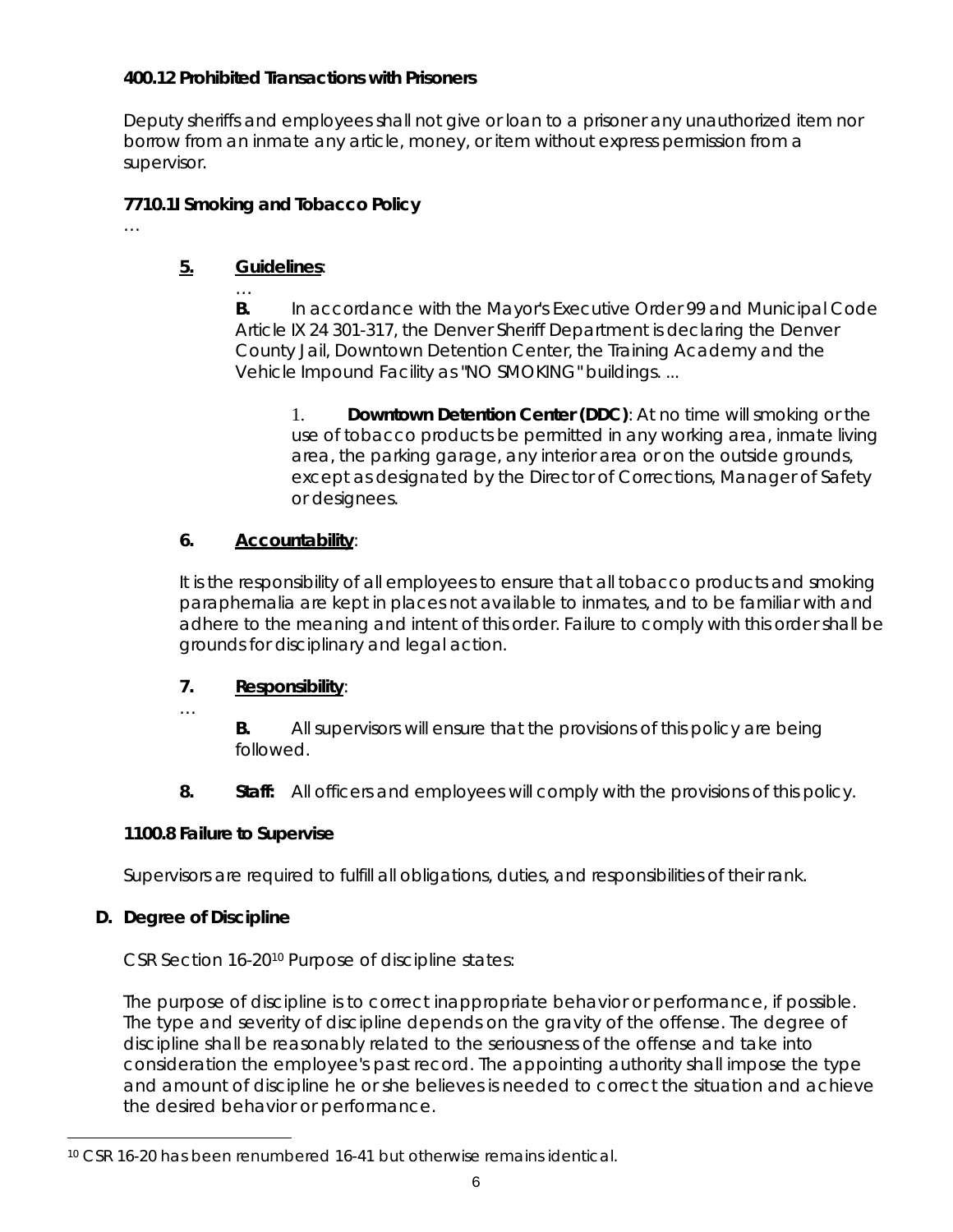#### **1. Seriousness of the proven offense**

The Agency's claim that Appellant's offenses constitute special circumstances, the basis for his demotion, is described above. Appellant defends against the demotion by claiming inequity since Major Gettler was disciplined with a two-day suspension for initially formulating the novel idea of and retrieving a cigarette. He notes that, but for Major Gettler's intervention, he would have used his assembled extraction team to forcibly move the inmate without involving a cigarette. He also defends against it on alleged principle of honesty to inmates, rejecting herein the false offer to an inmate of a cigarette for cooperation. Appellant also argues that his demotion was excessive under the circumstances, to which it was not reasonably related.

Given the record, the Agency proved that the application of special circumstances governed Appellant's demotion. As a supervisor, Appellant was responsible to lead his subordinates. See In re Givens, CSA 37-17 (12/28/17), *aff'd* In re Givens, CSB 37-17A (10/18/18). He should have clarified for himself, but more importantly, for them whether Major Gettler was explicitly ordering that they provide the inmate with a prohibited cigarette, versus merely show it to him to induce his cooperation. The evidence amply documents their confusion over the issue of giving an inmate a cigarette, an explicit Rules' violation. *See* In re Gordon, CSA 10-14 (11/28/14), *aff'd* In re Gordon, CSB 10-14A (7/16/15). Appellant himself stated at his pre-disciplinary hearing that he never intended "to allow the inmate to keep the cigarette, smoke it, use it, etc." (Ex. 15-6). Yet no witness stated that Major Gettler specified any of these limits as details of his plan. So, Appellant, who assembled the team and was the next most senior deputy, needed to clarify the plan. As a leader, he needed to remind Major Gettler that the plan would violate Agency Rules and, if needed, to state that he would observe the Rules and not actually give the inmate the cigarette, to protect his subordinates from possible discipline. *See* In re Koonce, CSA 34-17 (12/22/17), *aff'd* In re Koonce, CSB 34-17A (6/21/18); *see also* In re Gale, CSA 02-15 (11/23/15), *aff'd* In re Gale, CSB 02-15A (7/21/16).

Based on his claim to the principle of honesty to inmates, Appellant had a higher duty to confront Major Gettler as soon as the Major volunteered the cigarette idea. Unlike the other witnesses, who did not hear Major Gettler direct the giving of a cigarette to the inmate or expected it to happen, Appellant claimed he inferred this directive from the Major's comments. If so, and based on his principle, Appellant would give the inmate the cigarette once the Major stated his idea to use it. In effect, Appellant would superimpose his personal principle over the Agency Rules. Since Major Gettler did not observe this principle, Appellant needed to warn the Major that he construed the Major's idea to be an order to give the inmate the cigarette. His failure to do so facilitated a disregard of Agency Rules and exposed all involved to discipline.

Appellant's subordinates were concerned when they learned that he had given the inmate a cigarette. Sgts. Jordan and Frank confronted him, as it violated the Rules and they were anxious about future incidents. *See* Koonce, *supra*; Givens, *supra*. As a leader, Appellant should have explained to them that he had taken a one-time action, if that was the case, or whether any reasons might justify repeating it. More importantly, he should have explained how and why, or what actions he would take to ensure that, they were not liable for it. Instead, Appellant made the flippant comments that rank has its privileges and that sometimes you have to bend the rules. His comment about rank is problematic since he referenced his rank, superior to the sergeants and other deputies. So, if is rank provided any safe harbor for a Rules' violation, they did not benefit from it. Next, as they all knew, Appellant did not bend the rules, he violated them. He had compounded his violation by mischaracterizing it to claim the alleged benefit of his rank, in contrast to his alleged refusal to lie to inmates.[11](#page-6-0) So he failed to provide the leadership that his subordinates sought from him.

<span id="page-6-0"></span>i<br>I <sup>11</sup> Appellant's principle is imprecise since he deemed himself to be acting honestly when he intended to "give" the inmate a cigarette yet he intended to not let the inmate keep it.